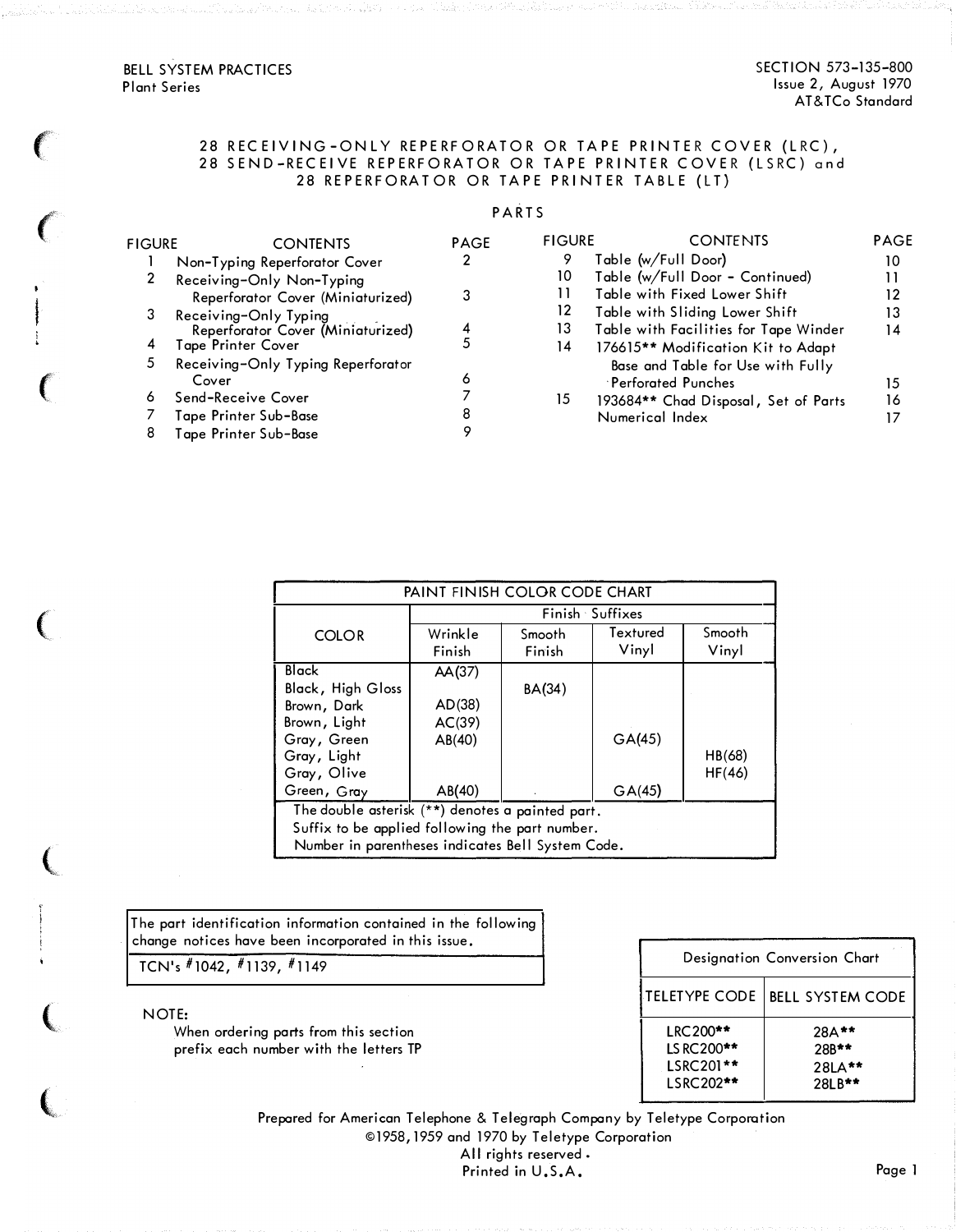

\*\* Refer to page 1 for finish suffix

FIGURE 1. NON-TYPING REPERFORATOR COVER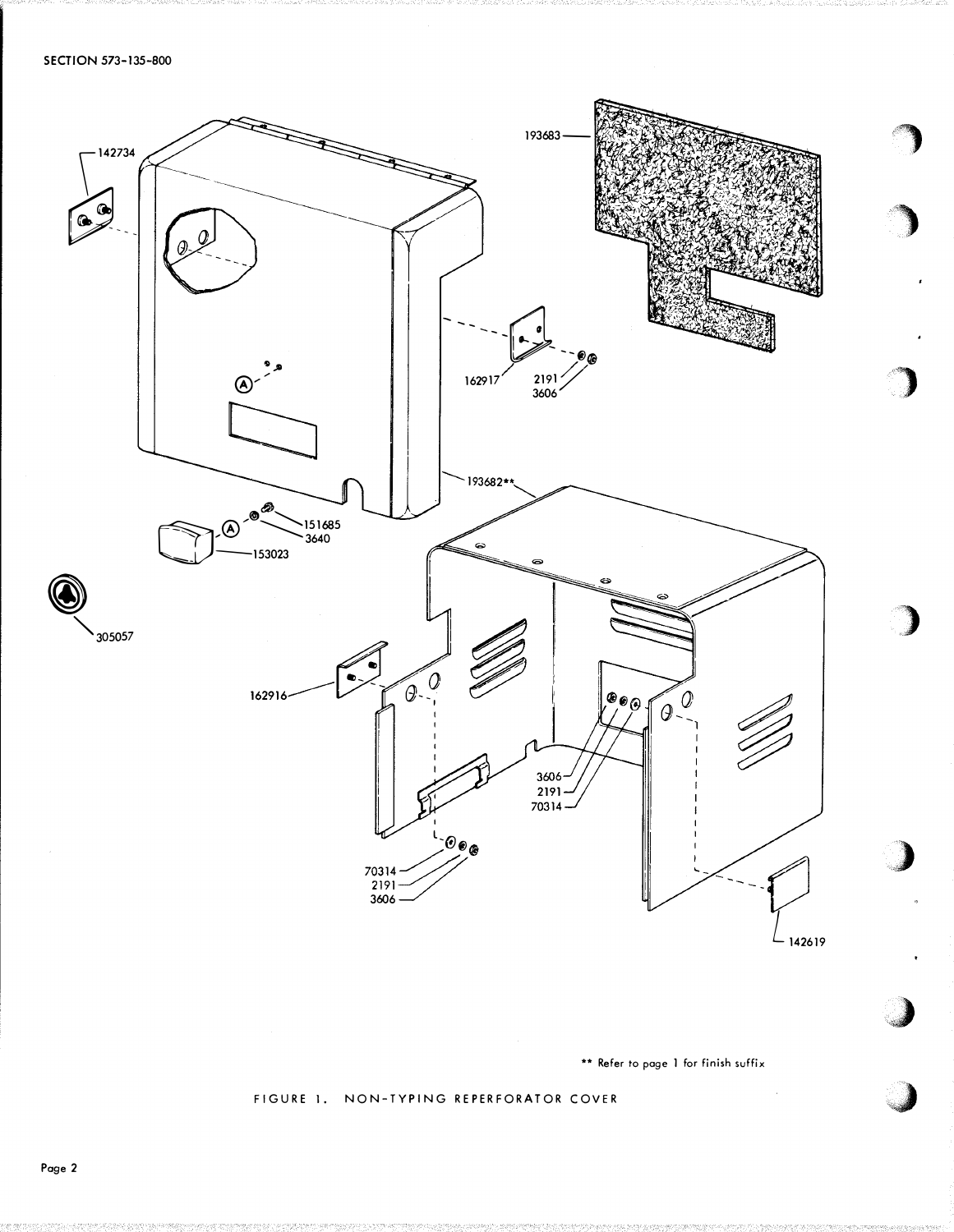

 $\big($ 

 $\mathcal{C}$ 

\*\*Refer to page 1 for finish suffix

#### FIGURE 2. RECEIVING-ONLY NON-TYPING REPERFORATOR COVER (Miniaturized)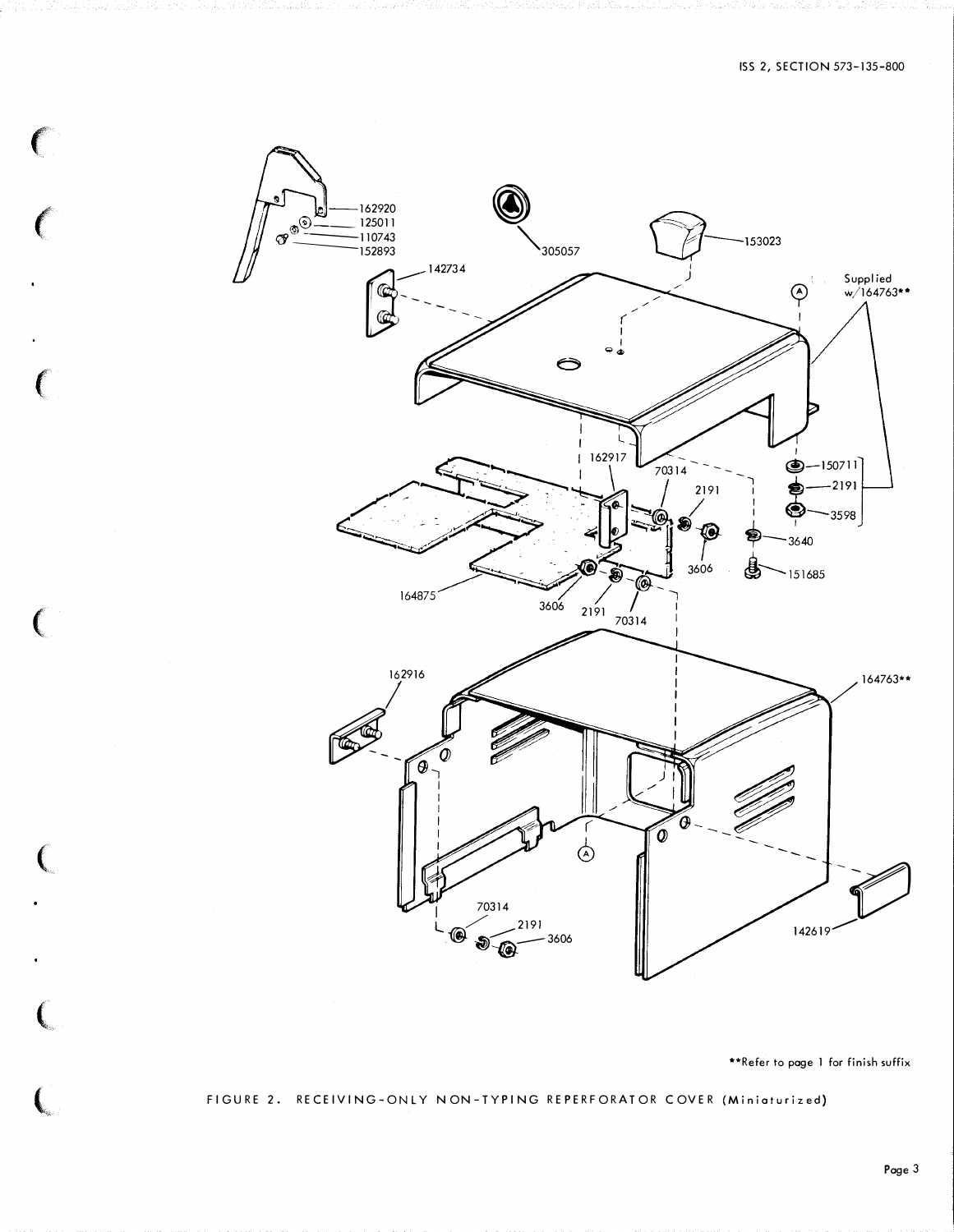

\*\*Refer to page 1 for finish suffix

# FIGURE 3. RECEIVING-ONLY TYPING REPERFORATOR COVER (Miniaturized)

Page 4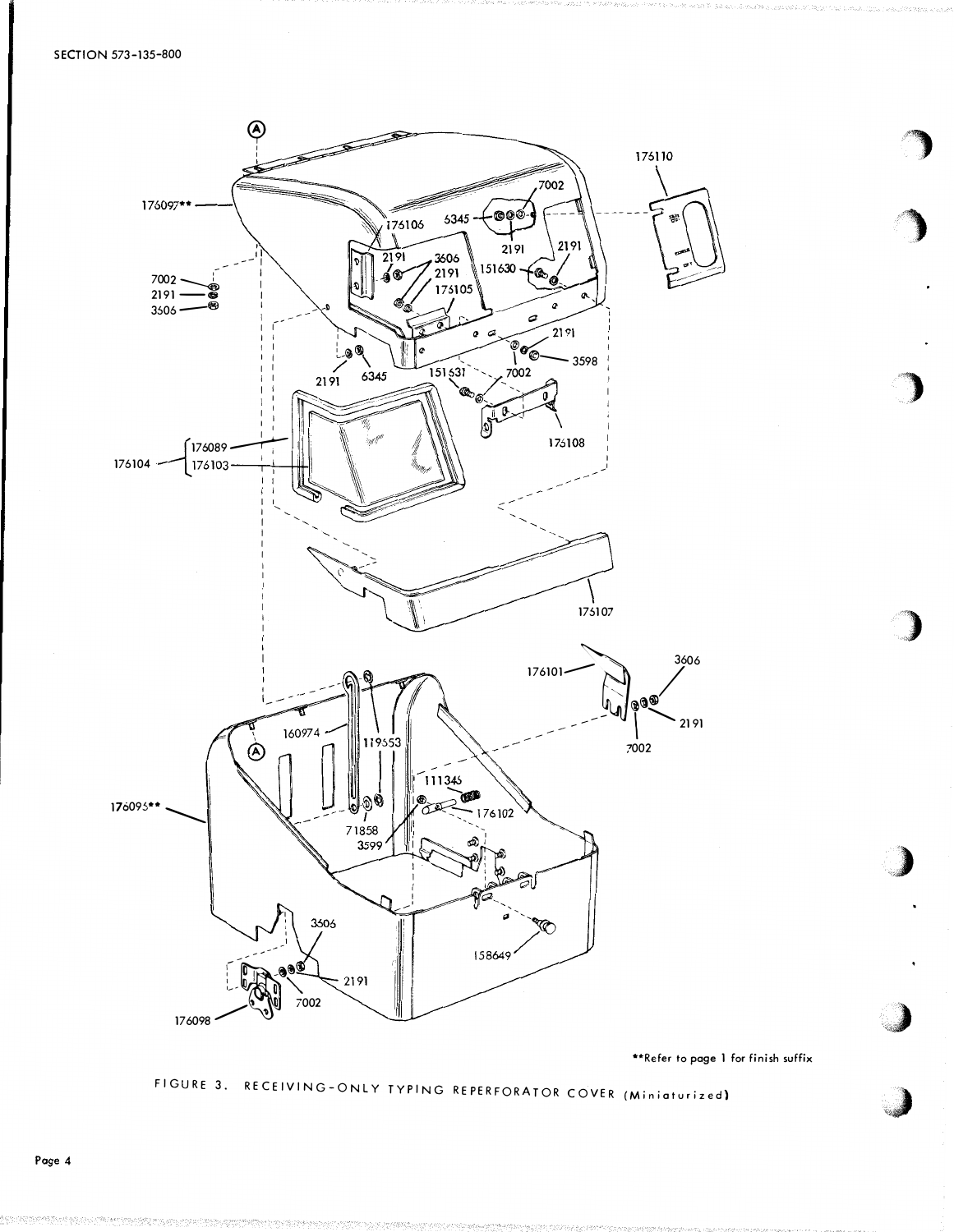

C

 $\mathcal{C}$ 

€

 $\overline{C}$ 

 $\left($ 

\*\*Refer to page 1 for finish suffix

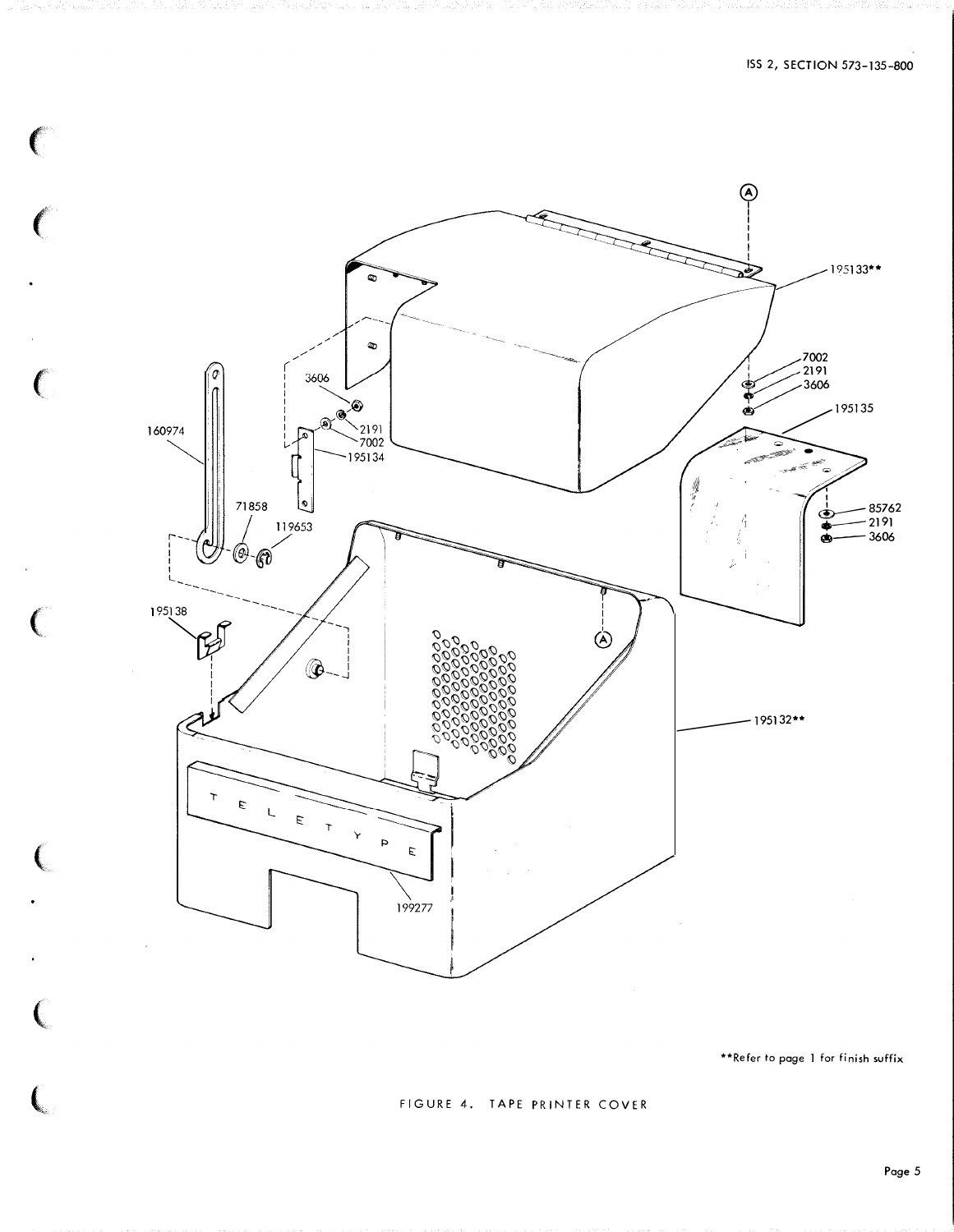



Page 6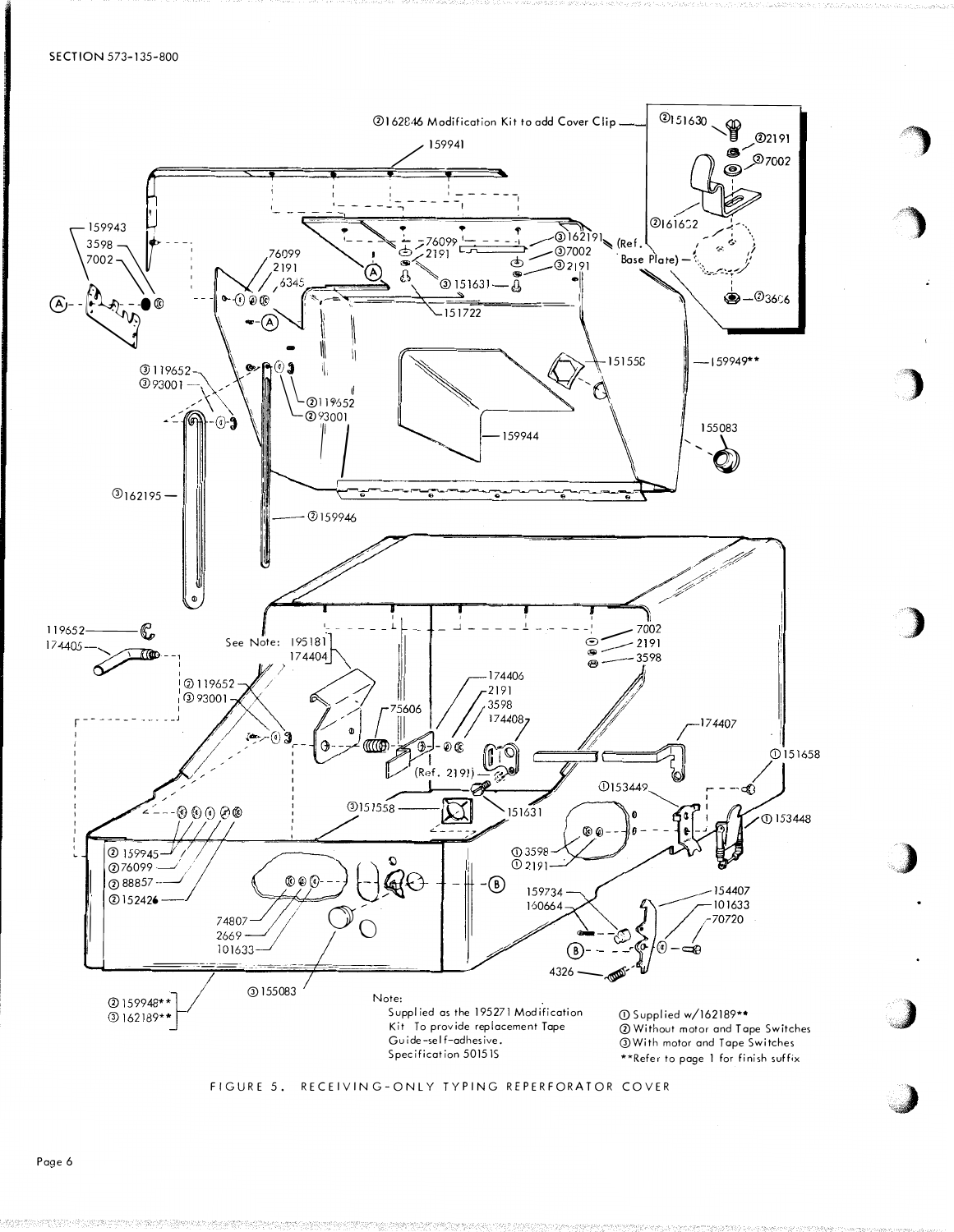

305057

145325\*\* \*\*Refer to page 1 for finish suffix

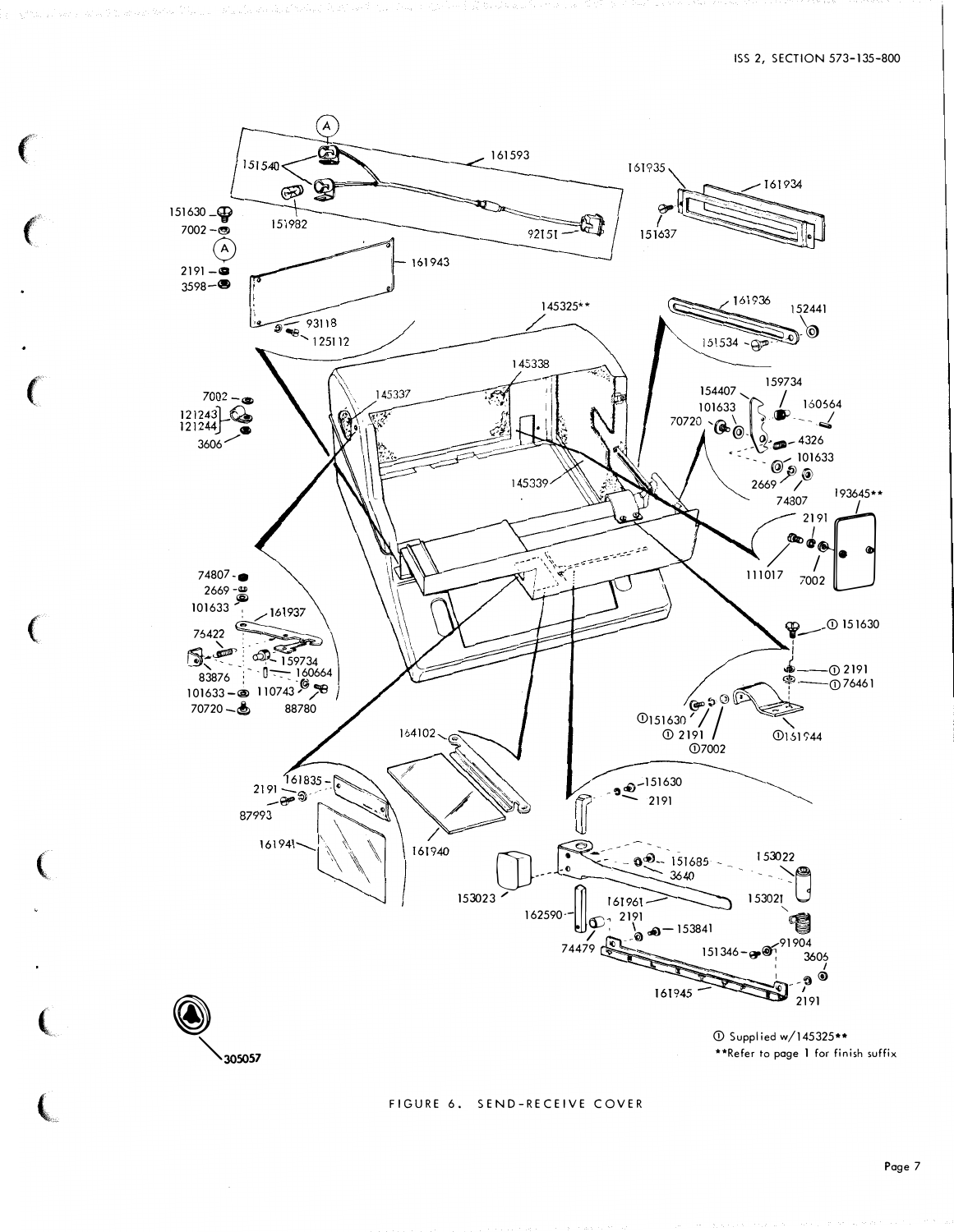

**161949 Vibration Mount Assembly** \*\*Refer to page 1 for finish suffix

# FIGURE 7. TAPE PRINTER SUB-BASE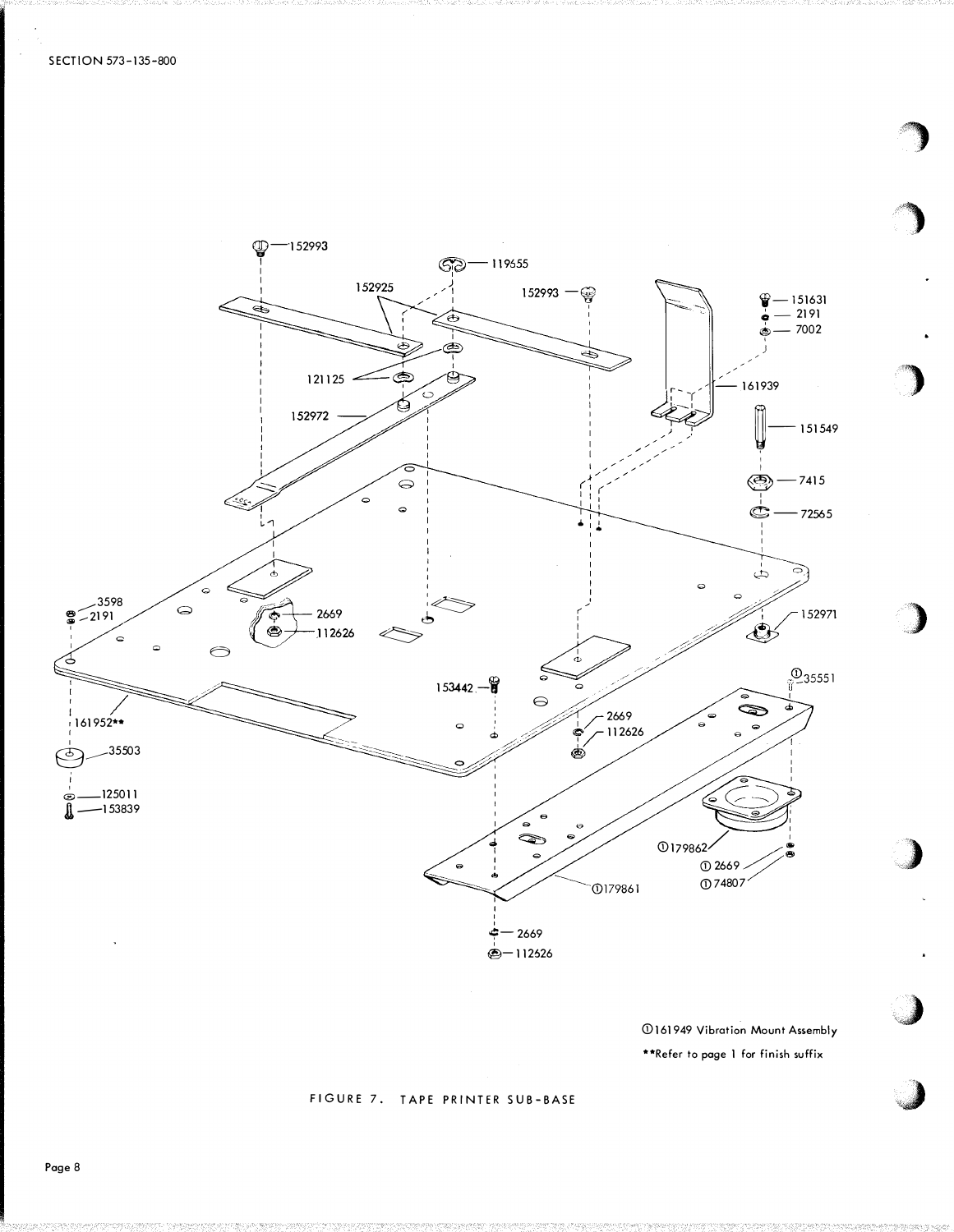

<D 145340\*\* Plate Assembly

\*\*Refer to page 1 for finish suffix

FIGURE 8. TAPE PRINTER SUB-BASE

 $\overline{\mathbf{C}}$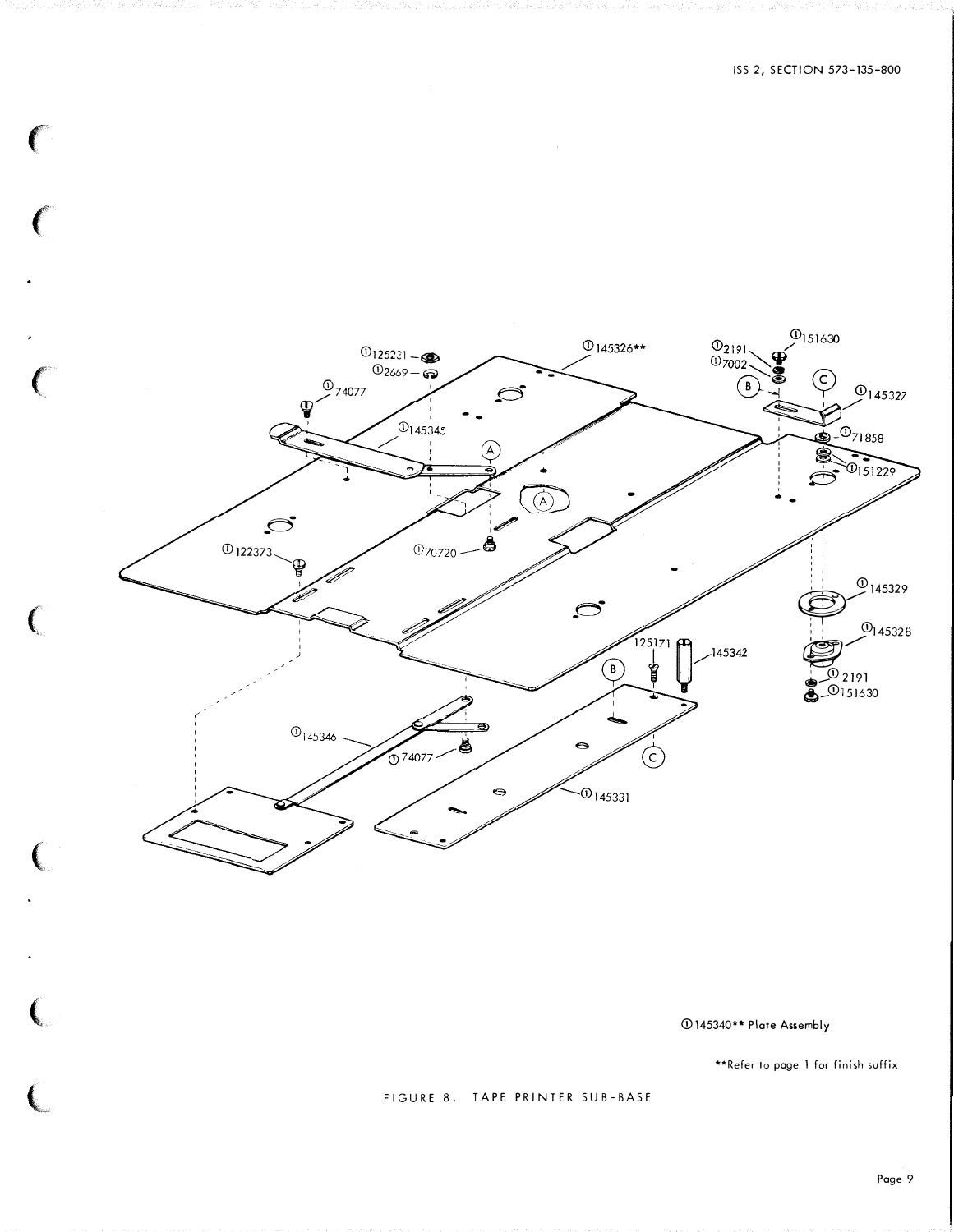

# FIGURE 9. TABLE (w/Full Door)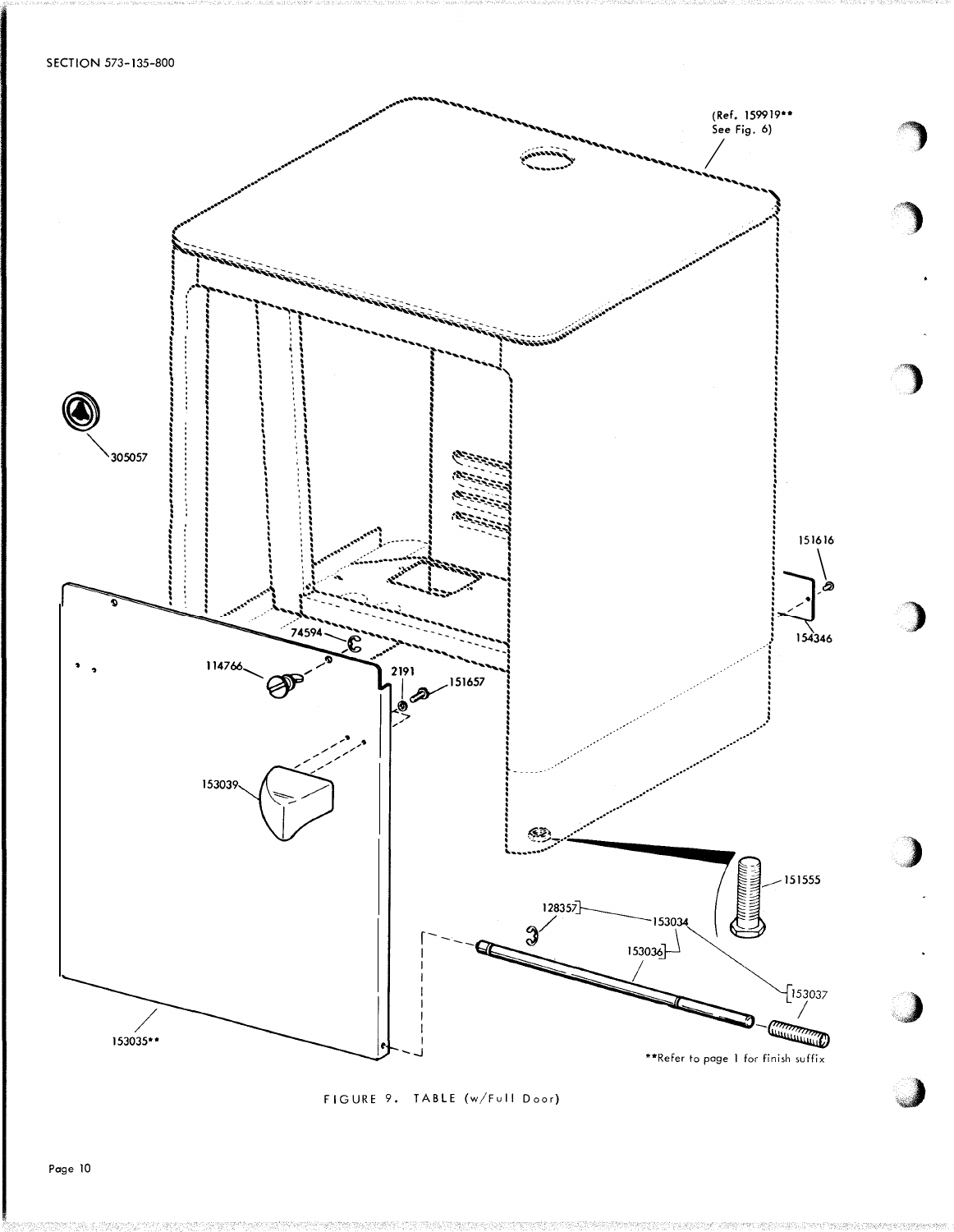

FIGURE 10. TABLE (w/Full Door - Continued)

 $\overline{\mathbf{C}}$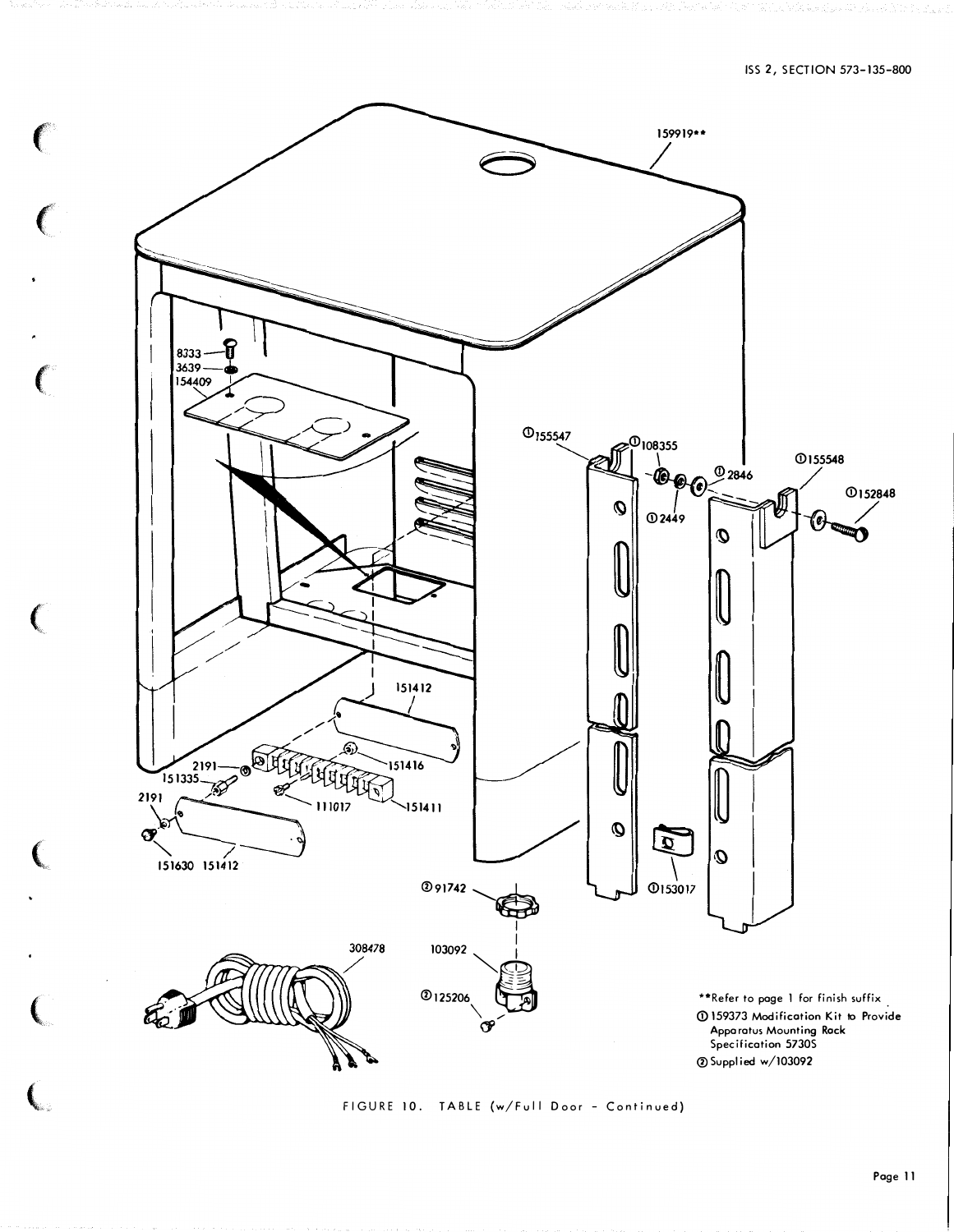

FIGURE 11. TABLE WITH FIXED LOWER SHELF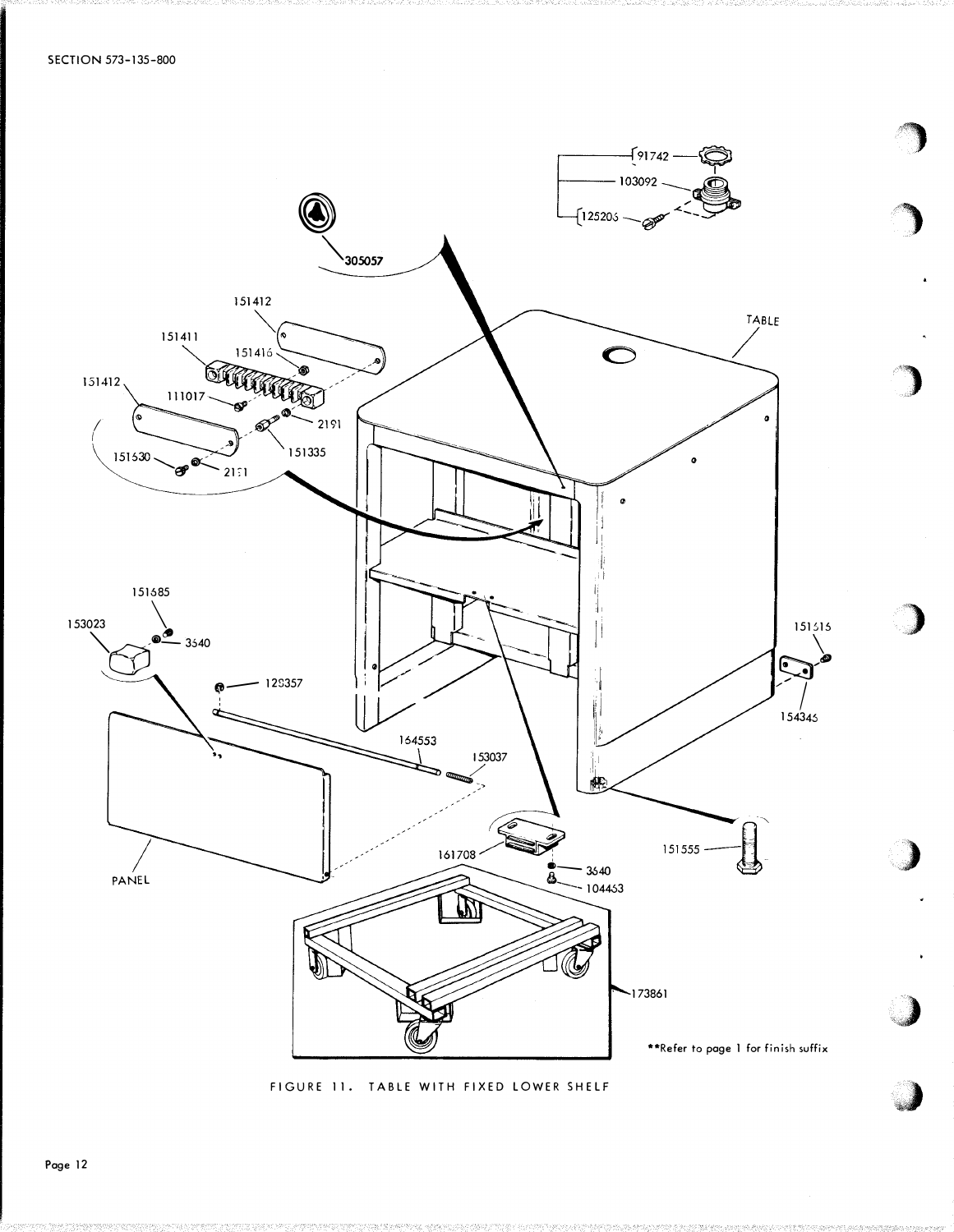

€

FIGURE 12. TABLE WITH SLIDING LOWER SHELF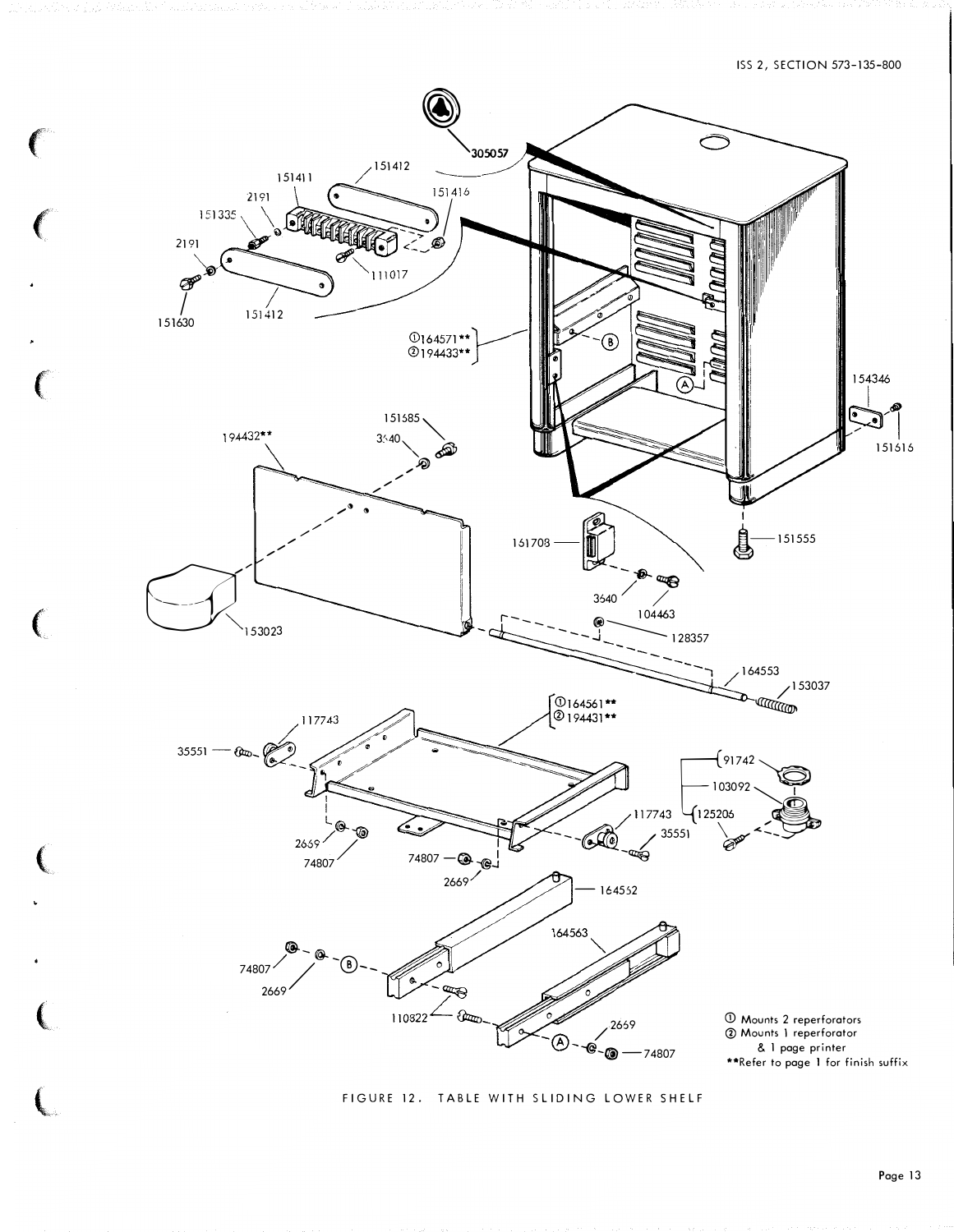

FIGURE 13. TABLE WITH FACILITIES FOR TAPE WINDER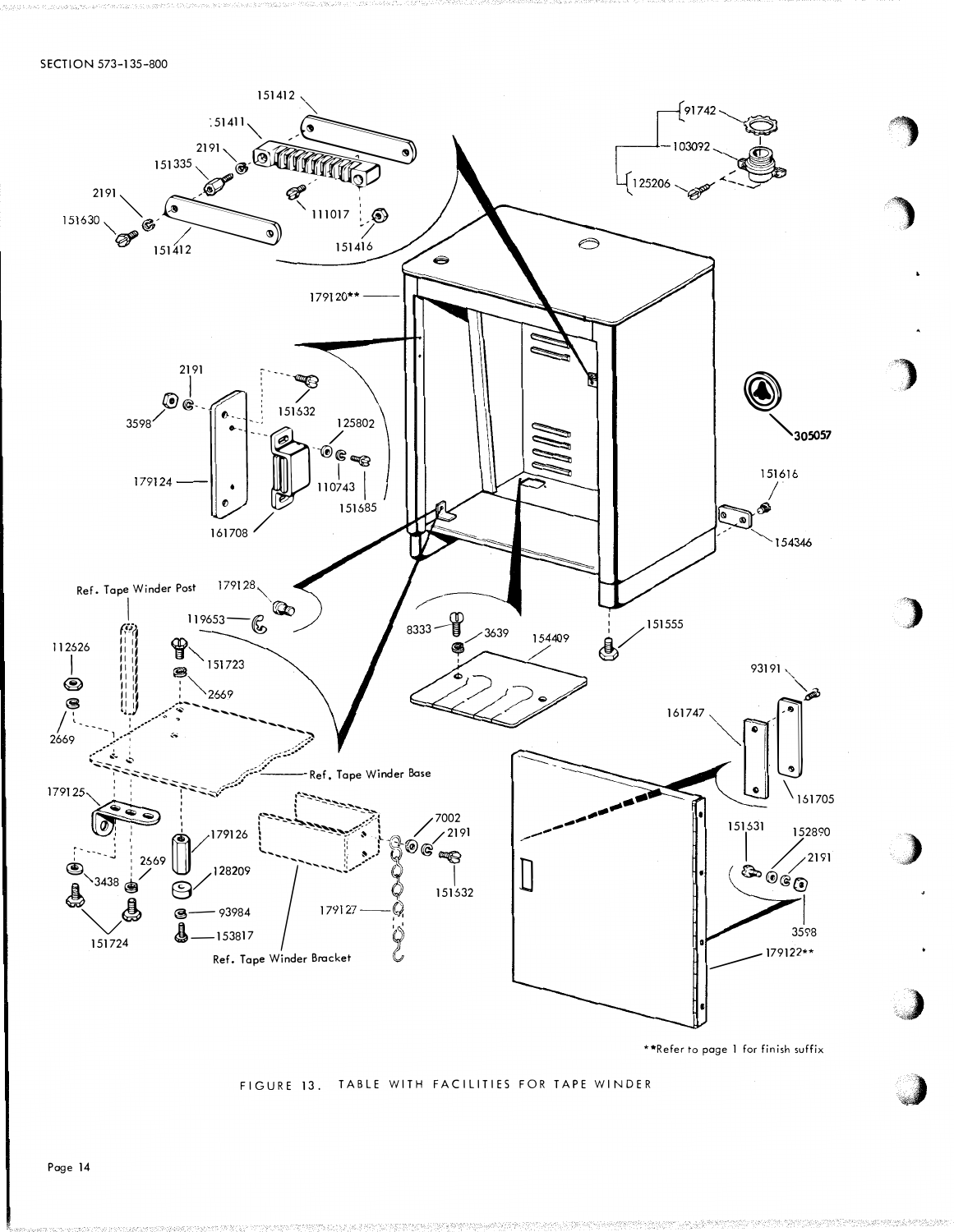#### ISS 2, SECTION 573-135-800



\*\*Refer to page 1 for finish suffix.

FIGURE 14. 176615\*\* MODIFICATION KIT TO ADAPT BASE AND TABLE FOR USE WITH FULLY PERFORATED PUNCHES



FIGURE 15. 193684\*\* CHAD DISPOSAL, SET OF PARTS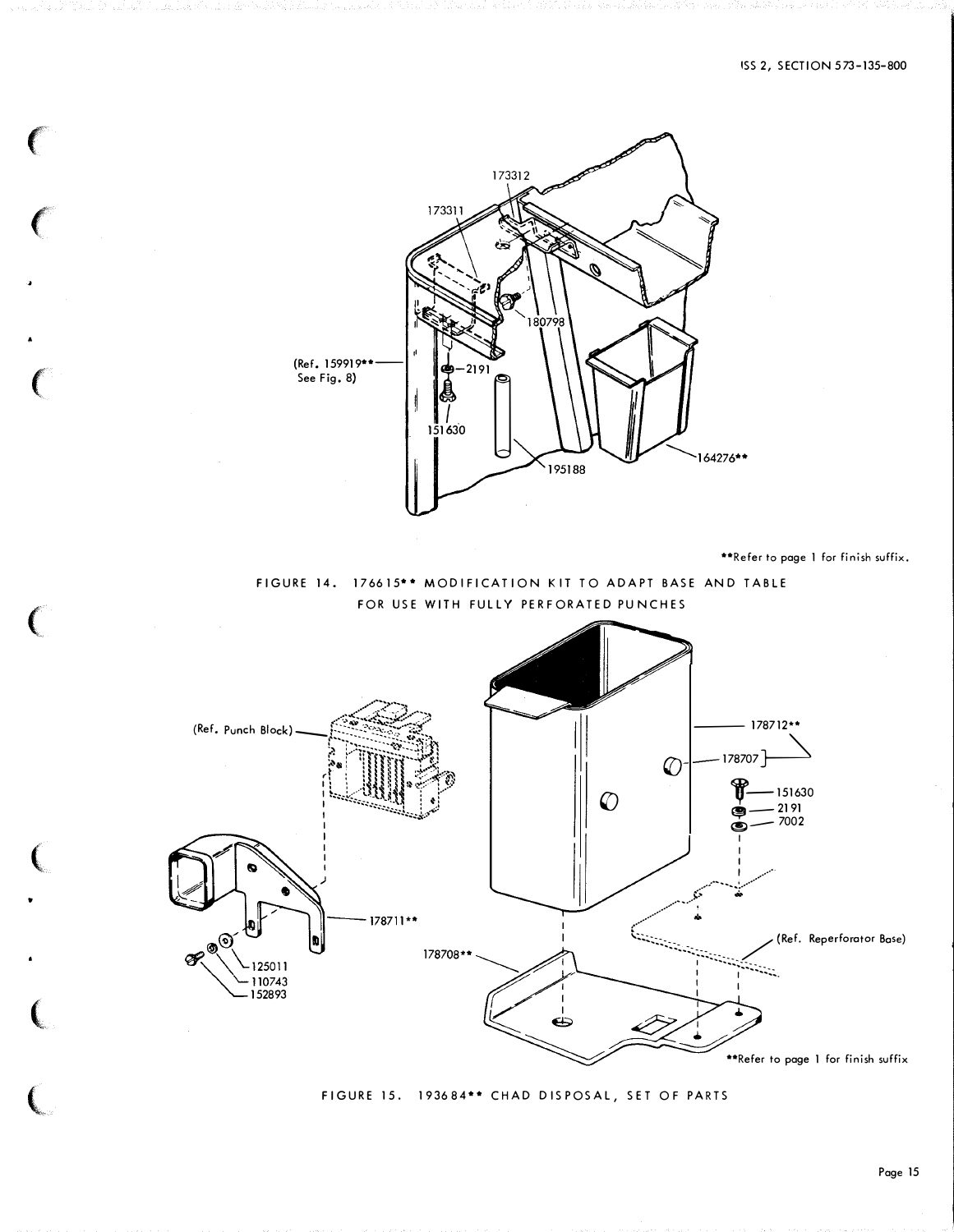# NUMERICAL INDEX

| Part<br>Number | Description and<br>Page Number | Part<br>Number   | Description and<br>Page Number | Part<br>Number | Description and<br>Page Number |    |
|----------------|--------------------------------|------------------|--------------------------------|----------------|--------------------------------|----|
| 2191           | Washer, Lock 2 to 15           | 111017           | Screw, 6-40 x 5/16 Fil 7,11,   | 151630         | Screw, 6-40 x 1/4 Hex 4,6,7,   |    |
| 2449           | Washer, Lock 11                |                  | 12,13,14                       |                | 9,11,12,13,14,15               |    |
| 2669           | Washer, Lock 6,7,8,9,          | 111346           | Spring, Compression 4          | 151631         | Screw, 6-40 5/16 Hex 4,6,      |    |
|                | 13,14                          | 112626           | Nut, 10-32 Hex 8,14            |                | 8,14                           |    |
| 2846           | Washer, Flat 11                | 114766           | Stud 10                        | 151632         | Screw, 6-40 x 3/8 Hex 14       |    |
| 3438           | Washer, Flat 14                | 117743           | Roller 13                      | 151637         | Screw, 4-40 x 1/4 Fil 7        |    |
| 3598           | Nut, 6-40 Hex 3,4,6,7,         | 119652           | Ring, Retaining 6              | 151657         | Screw, 6-40 x 1/4 Fil 10       |    |
|                | 14                             | 119653           | Ring, Retaining 4,5,14         | 151658         | Screw, 6-40 x 5/16 Fil 6       |    |
| 3599           | Nut, 4-40 Hex 4                | 119655           | Ring, Retaining 8              | 151685         | Screw, 4-40 x 5/16 Fil 2,3,    |    |
| 3606           | Nut, 6-40 Hex 2, 3, 4, 5, 6,   | 121125           | Washer, Spring                 |                | 7,12,13,14                     |    |
|                | 7                              | 121243           | Clamp, 3/16 ID Cable 7         | 151722         | Screw, 6-40 x 3/16 Hex 6       |    |
| 3639           | Washer, Lock 11,14             | 121244           | Clamp, 1/4 ID Cable 7          | 151723         | Screw, 10-32 x 3/8 Hex 14      |    |
| 3640           | Washer, Lock 2,3,7,12,13       | 122373           | Screw, 6-40 Shoulder 9         | 151724         | Screw, 10-32 x 5/8 Hex 14      |    |
| 4326           | Spring, Compression 6,7        | 125011           | Washer, Flat 3,8,15            | 151982         | Lamp, 6V Incandescant 7        |    |
| 6345           | Nut, 6-32 Hex 4,6              | 125112           | Screw, 2-56 x 1/8 Fil 7        | 152426         | Nut, 6-40 Self-Locking 6       |    |
| 7002           | Washer, Flat 4 to 9,14,15      | 125171           | Screw, 10-32 x 1/2 Flat 9      | 152441         | Washer, Flat 7                 |    |
| 7415           | Nut, 1/2-32 Hex 8              | 125206           | Screw, 6-32 x 5/8 Fil 11,12    | 152848         | Screw, 1/4-20 x 3/4 Rd 11      |    |
| 8333           | Screw, 10-32 x 3/8 Rd 11,14    |                  | 13,14                          | 152890         | Washer, Flat 14                |    |
| 35503          | Foot, Rubber 8                 | 125231           | Nut, 10-32 Hex 9               | 152893         | Screw, 4-40 x 1/4 Hex 3,       |    |
| 35551          | Screw, 10-32 x 3/8 Flat 8,13   | 125802           | Washer, Flat 14                |                | 15                             |    |
| 70314          | Washer, Flat 2,3               | 128209           | Bumper, Rubber 14              | 152925         | Latch 8                        |    |
| 70720          | Screw, 10-32 Shoulder 6,7,9    | 128357           | Ring, Retaining 10,12,13       | 152971         | Bushing 8                      |    |
| 71858          | Washer, Flat 4,5,9             | 142619           | Guide, Tape 2,3                | 152972         | Handle w/Studs 8               |    |
| 72565          | Washer, Lock 8                 | 142734           | Knife, Tape 2,3,               | 152993         | Screw, 10-32 Shoulder 8        |    |
| 74077          | Screw, 10-32 Shoulder 9        | 145325**         | Cover 7                        | 153017         | Nut, Speed 11                  |    |
| 74479          | Bushing 7                      | 145326**         | Plate, Base 9                  | 153021         | Spring, Torsion 7              |    |
| 74594          | Ring, Retaining 10             |                  | 145340** Plate Assembly 9      | 153022         | Bushing 7                      |    |
| 74807          | Nut, 10-32 Shoulder Hex 6,     | 145342           | Screw, 1/4-32 Spl 9            | 153023         | Handle 2,3,7,12,13             |    |
|                | 7,8,13                         | 145345           | Bolt w/Lever, Latch 9          | 153034         | Shaft Assembly 10              |    |
| 75606          | Spring 6                       | 145346           | Lever, Reset 9                 | 153035**       | Panel 10                       |    |
| 76099          | Washer, Flat 6                 | 150711           | Washer, Flat 3                 | 153036         | Shaft 10                       |    |
| 76422          | Spring 7                       | 151229           | Washer, Flat 9                 | 153037         | Spring 10,12,13                |    |
| 76461          | Washer, Flat 7                 | 151335           | Stud 11,12,13,14               | 153039         | Handle 10                      |    |
| 83876          | Bracket, Spring 7              | 151346           | Screw, 6-40 x 3/8 Fil 7        | 153442         | Screw, 10-32 x 1/12 Hex 8      |    |
| 85762          | Washer, Flat 5                 | 151411           | Block, Terminal 11,12,13,14    | 153448         | Catch 6                        |    |
| 87993          | Screw, 6-40 x 5/32 Fil 7       | 151412           | Insulator, Terminal Block      | 153449         | Spring, Compression 6          |    |
| 88780          | Screw, 4-40 x 3/16 Hex 7       |                  | 11,12,13,14                    | 153817         | Screw, 4-40 x 3/8 Hex 14       |    |
| 88857          | Washer, Spring 6               | 151416           | Nut, 6-40 Hex 11, 12, 13, 14   | 153839         | Screw, 6-40 x 5/8 Hex 8        |    |
| 91742          | Nut, Lock 11,12,13,14          | 151534           | Screw, 10-32 Shoulder 7        | 153841         | Screw, 6-40 x 9/16 Hex 7       |    |
| 91904          | Washer, Flat 7                 | 151540           | Lampholder 7                   | 154326         | Cover, Insulating 9            |    |
| 92151          | Connector, 3 Pt Plug 7         | 151549           | Post 8                         | 154346         | Plate, Instruction 10,12,      |    |
| 93001          | Washer, Flat 6                 | 151555           | Foot, Mounting 10,12,13,14     |                | 13,14                          |    |
| 93118          | Washer, Lock 7                 | 151558           | Nut, Speed 6                   | 154407         | Latch 6,7                      |    |
| 93191          | Screw, 4-40 x 5/16 Flat 14     | 151616           | Screw, No. 2 Self-Tapping 10,  | 154409         | Plate 11,14                    |    |
| 93984          | Washer, Lock 14                | 145327           | 12,13,14                       | 155083         | Lens, Red Indicator Light 6    |    |
| 101633         | Washer, Flat 6,7               |                  | Guide 9                        | 155547         | Bracket, Left 11               |    |
| 103092         | Connector, Cord 11,12,13,14    | 145328           | Mount, Vibration 9             | 155548         | Bracket, Right 11              | q. |
| 104463         | Screw, 4-40 x 1/4 Hex 12,13    | 145329           | Spacer, .065" Thk 9            | 158649         | Screw, 4-40 Thumb 4            |    |
| 108355         | Nut, 1/4-20 Hex 11             | 145331           | Strap 9                        | 159373         | Modification Kit 11            |    |
| 110743         | Washer, Lock 3,7,14,15         | 145337           | Pad, Left Side 7               | 159734         | Button 6,7                     |    |
| 110822         | Screw, 10-32 x 13/16 Flat 13   | 145338<br>145339 | Pad, Rear 7                    | 159919**       | Table Assembly 10,11,15        |    |
|                |                                |                  | Pad, Right Side 7              | 159941         | Handle 6                       |    |

\*\*Refer to page 1 for finish suffix

)

 $\hat{\mathbf{r}}$ 

 $\overline{\phantom{a}}$ 

 $\sim$  100  $\mu$  and  $\sim$ 

)

,,,)

 $\ddot{\phantom{0}}$ 

.J

�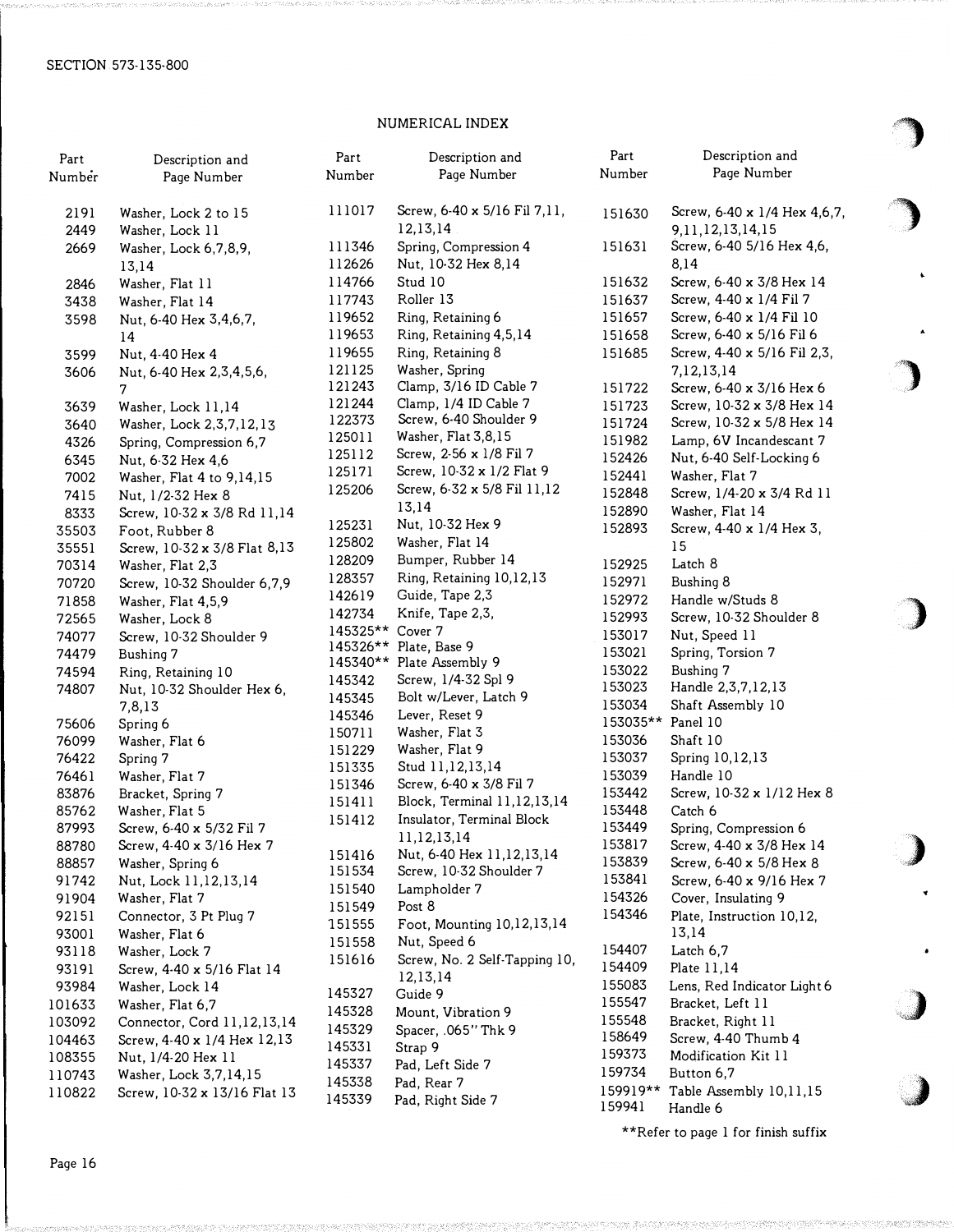# NUMERICAL INDEX (Continued)

 $\epsilon$ 

 $\big($ 

4

 $\bullet$ 

 $\overline{C}$ 

(

 $\pmb{\mathsf{v}}$ 

 $\bullet$ 

| Part             | Description and             | Part             | Description and                | Part              | Description and                     |
|------------------|-----------------------------|------------------|--------------------------------|-------------------|-------------------------------------|
| Number           | Page Number                 | Number           | Page Number                    | Number            | Page Number                         |
| 159943           | Bracket, Window 6           | 162920           | Chute, Chad 3                  |                   | 178708** Bracket, Chad Box          |
| 159944           | Window, Plastic 6           | 164102           | Bracket, Window 7              |                   | Mounting 15                         |
| 159945           | Washer, Friction 6          |                  | 164276** Container, Chad 15    |                   | 178711** Chute, Chad 15             |
| 159946           | Arm 6                       | 164553           | Shaft 12,13                    |                   | 178712** Box, Chad 15               |
|                  | 159948** Cover w/Bracket 6  | 164561** Tray 13 |                                | 179120** Table 14 |                                     |
| 159949**         | Lid w/Hinge 6               | 164562           | Slide, Left 13                 |                   | 179122** Door w/Hinge 14            |
| 160664           | Pin, Roll 6,7               | 164563           | Slide, Right 13                | 179124            | Plate, Latch Mounting 14            |
| 160974           | Arm, Stop 4,5               |                  | 164571** Table Assembly 13     | 179125            | Bracket, Mounting 14                |
| 161593           | Cable Assembly 7            |                  | 164763** Plate, Mounting 3     | 179126            | Post 14                             |
| 161682           | Clip, Cover 6               | 164875           | Pad, Felt 3                    | 179127            | Chain, 15" Lg 14                    |
| 161705           | Strike, Fastener 14         | 173311           | Bracket, Front Guide 15        | 179128            | Stud 14                             |
| 161708           | Latch, Magnetic 12,13,14    | 173312           | Bracket, Rear Guide            | 179861            | Bracket 8                           |
| 161747           | Plate, Nut 14               | 173861           | Cart 12                        | 179862            | Mount, Shock 8                      |
| 161835           | Plate, Clamp 7              | 174404           | Guide, Tape 6                  | 180798            | Screw, 8-32 Self-Tapping 15         |
| 161934           | Window, Plastic 7           | 174405           | Handle 6                       |                   | 193645** Plate, Cover 7             |
| 161935           | Frame, Window 7             | 174406           | Arm 6                          | 193682** Cover 2  |                                     |
| 161936           | Link 7                      | 174407           | Lever 6                        | 193683            | Pad, Felt 2                         |
| 161937           | Latch w/Link 7              | 174408           | Guide 6                        |                   | 193684** Set of Parts 1,15          |
| 161939           | Bracket, Guide 8            | 176089           | Gasket, Window 4               | 194431** Tray 13  |                                     |
| 161940           | Window, Front 7             |                  | 176096** Cover w/Studs 4       | 194432** Panel 13 |                                     |
| 161941           | Window, Side 7              | 176097** Lid 4   |                                | 194433** Table 13 |                                     |
| 161943           | Plate 7                     | 176098           | Fastener 4                     | 195132** Cover 5  |                                     |
| 161944           | Bracket, Hinge 7            | 176101           | Guide, Tape 4                  |                   | 195133** Lid, Cover 5               |
| 161945           | Copyholder 7                | 176102           | Bolt 4                         | 195134            | Clamp 5                             |
| 161949           | Mount Assembly, Vibration 8 | 176103           | Window, Plastic 4              | 195135            | Window, Plastic 5                   |
| 161952** Plate 8 |                             | 176104           | Window Assembly 4              | 195138            | Guide, Tape 5                       |
| 161961           | Guide, Line 7               | 176105           | Bracket 4                      | 195181            | Guide w/Adhesive, Tape 6            |
| 162189**         | Cover w/Latch 6             | 176106           | Bracket 4                      | 195188            | Chute, Chad 15                      |
| 162191           | Bracket, Guide 6            | 176107           | Handle 4                       | 195271            | Modification Kit 6                  |
| 162195           | Arm, Slide 6                | 176108           | Bracket 4                      | 199277            | Plate, Name 5                       |
| 162590           | Shaft 7                     | 176110           | Plate, Identification 4        | 305057            | Plate, Identification 2,3,6,        |
| 162846           | Modification Kit 6          |                  | 176615** Modification Kit 1,15 |                   | 7,10,12,13,14                       |
| 162916           | Guide, Lower 2,3            | 178707           | Bumper, Rubber 15              | 308478            | Cord, Power 11                      |
| 162917           | Guide, Upper 2,3            |                  |                                |                   |                                     |
|                  |                             |                  |                                |                   | **Refer to page 1 for finish suffix |

Page 17 17 Pages